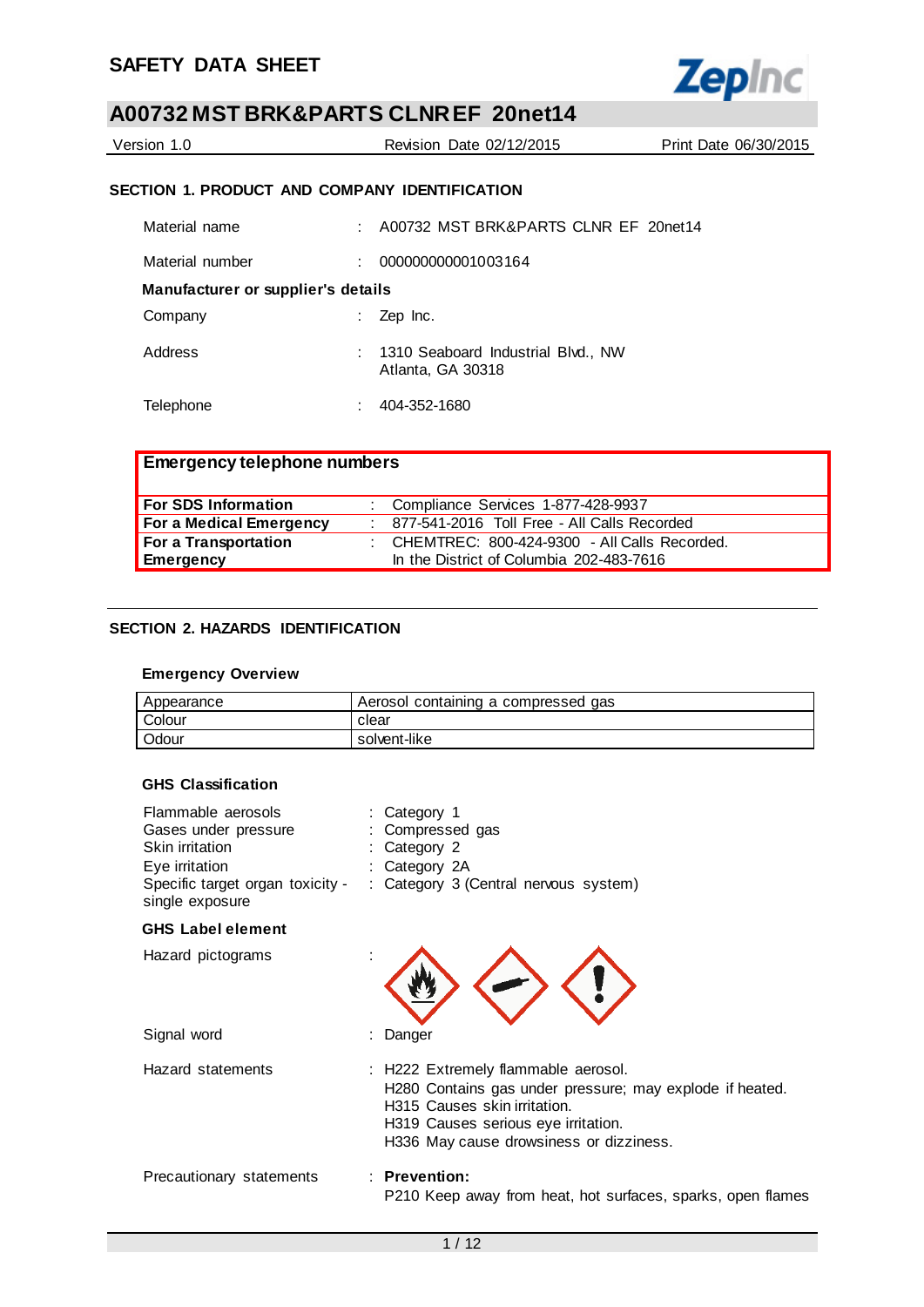

| Version 1.0                                         | Revision Date 02/12/2015                                                                                                                                                                                                                                                                                                                                                                                                                                                                                                                                                                                                 | Print Date 06/30/2015                                                                                                                                                                                                                                                                                                                                                                                                                                                                                                                                                                                                                                                                                                                                                           |  |
|-----------------------------------------------------|--------------------------------------------------------------------------------------------------------------------------------------------------------------------------------------------------------------------------------------------------------------------------------------------------------------------------------------------------------------------------------------------------------------------------------------------------------------------------------------------------------------------------------------------------------------------------------------------------------------------------|---------------------------------------------------------------------------------------------------------------------------------------------------------------------------------------------------------------------------------------------------------------------------------------------------------------------------------------------------------------------------------------------------------------------------------------------------------------------------------------------------------------------------------------------------------------------------------------------------------------------------------------------------------------------------------------------------------------------------------------------------------------------------------|--|
|                                                     | and other ignition sources. No smoking.<br>use.<br>P264 Wash skin thoroughly after handling.<br>P271 Use only outdoors or in a well-ventilated area.<br>P280 Wear eye protection/ face protection.<br>P280 Wear protective gloves.<br>Response:<br>POISON CENTER or doctor/ physician if you feel unwell.<br>easy to do. Continue rinsing.<br>P332 + P313 If skin irritation occurs: Get medical advice/<br>attention.<br>attention.<br>Storage:<br>tightly closed.<br>P405 Store locked up.<br>P410 + P412 Protect from sunlight. Do not expose to<br>temperatures exceeding 50 °C/ 122 °F.<br>Disposal:<br>regulation. | P211 Do not spray on an open flame or other ignition source.<br>P251 Pressurized container: Do not pierce or burn, even after<br>P261 Avoid breathing dust/fume/gas/mist/vapours/spray.<br>P302 + P352 IF ON SKIN: Wash with plenty of soap and water.<br>P304 + P340 + P312 IF INHALED: Remove victim to fresh air<br>and keep at rest in a position comfortable for breathing. Call a<br>P305 + P351 + P338 IF IN EYES: Rinse cautiously with water<br>for several minutes. Remove contact lenses, if present and<br>P337 + P313 If eye irritation persists: Get medical advice/<br>P362 Take off contaminated clothing and wash before reuse.<br>P403 + P233 Store in a well-ventilated place. Keep container<br>P501 Dispose of contents/container in accordance with local |  |
| <b>Potential Health Effects</b><br>Carcinogenicity: |                                                                                                                                                                                                                                                                                                                                                                                                                                                                                                                                                                                                                          |                                                                                                                                                                                                                                                                                                                                                                                                                                                                                                                                                                                                                                                                                                                                                                                 |  |
| <b>IARC</b>                                         | No component of this product present at levels greater than or<br>equal to 0.1% is identified as probable, possible or confirmed<br>human carcinogen by IARC.                                                                                                                                                                                                                                                                                                                                                                                                                                                            |                                                                                                                                                                                                                                                                                                                                                                                                                                                                                                                                                                                                                                                                                                                                                                                 |  |
| <b>ACGIH</b>                                        | No component of this product present at levels greater than or<br>equal to 0.1% is identified as a carcinogen or potential<br>carcinogen by ACGIH.                                                                                                                                                                                                                                                                                                                                                                                                                                                                       |                                                                                                                                                                                                                                                                                                                                                                                                                                                                                                                                                                                                                                                                                                                                                                                 |  |
| <b>OSHA</b>                                         | No component of this product present at levels greater than or<br>equal to 0.1% is identified as a carcinogen or potential<br>carcinogen by OSHA.                                                                                                                                                                                                                                                                                                                                                                                                                                                                        |                                                                                                                                                                                                                                                                                                                                                                                                                                                                                                                                                                                                                                                                                                                                                                                 |  |
| <b>NTP</b>                                          | No component of this product present at levels greater than or<br>equal to 0.1% is identified as a known or anticipated carcinogen<br>by NTP.                                                                                                                                                                                                                                                                                                                                                                                                                                                                            |                                                                                                                                                                                                                                                                                                                                                                                                                                                                                                                                                                                                                                                                                                                                                                                 |  |

### **SECTION 3. COMPOSITION/INFORMATION ON INGREDIENTS**

### **Hazardous components**

| <b>Chemical Name</b> | CAS-No. | Concentration [%] |
|----------------------|---------|-------------------|
|----------------------|---------|-------------------|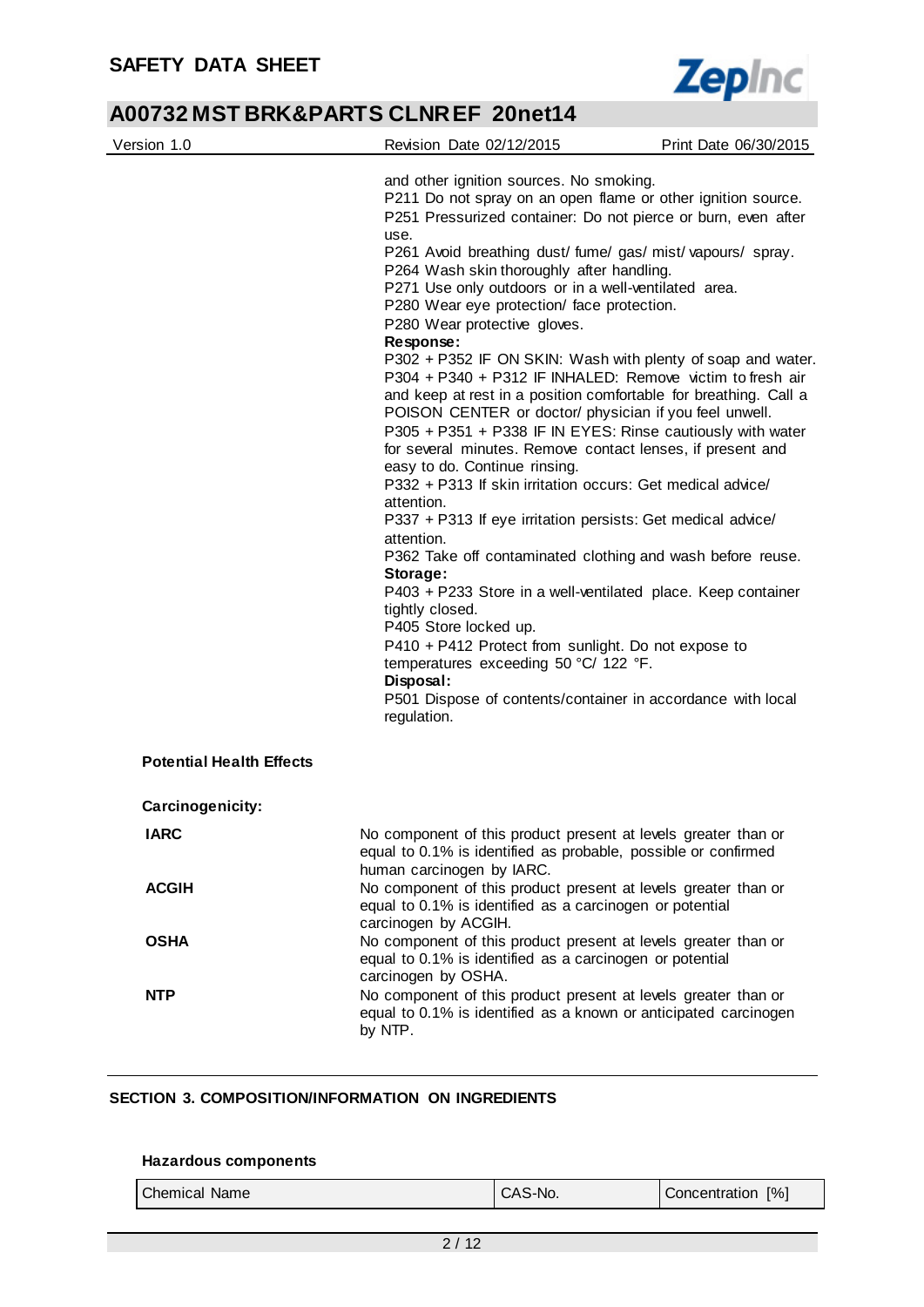

| Version 1.0                          | Revision Date 02/12/2015 | Print Date 06/30/2015 |
|--------------------------------------|--------------------------|-----------------------|
| acetone                              | 67-64-1                  | $1 > = 50 - < 70$     |
| Heptane, branched, cyclic and linear | 426260-76-6              | $1 > = 30 - 50$       |
| carbon dioxide                       | 124-38-9                 | $>= 5 - < 10$         |
| heptane                              | 142-82-5                 | $>= 1 - 5$            |

### **SECTION 4. FIRST AID MEASURES**

| General advice          | : Move out of dangerous area.<br>Show this safety data sheet to the doctor in attendance.<br>Do not leave the victim unattended.                                                                                                   |
|-------------------------|------------------------------------------------------------------------------------------------------------------------------------------------------------------------------------------------------------------------------------|
| If inhaled              | : Consult a physician after significant exposure.<br>If unconscious place in recovery position and seek medical<br>advice.                                                                                                         |
| In case of skin contact | : If skin irritation persists, call a physician.<br>Wash off immediately with plenty of water for at least 15<br>minutes.<br>If on clothes, remove clothes.                                                                        |
| In case of eye contact  | : Remove contact lenses.<br>Protect unharmed eye.<br>Keep eye wide open while rinsing.<br>If eye irritation persists, consult a specialist.<br>If in eyes, rinse with water for 15 minutes.                                        |
| If swallowed            | : Keep respiratory tract clear.<br>Never give anything by mouth to an unconscious person.<br>If symptoms persist, call a physician.<br>DO NOT induce vomiting unless directed to do so by a<br>physician or poison control center. |

### **SECTION 5. FIREFIGHTING MEASURES**

| Suitable extinguishing media            | : Alcohol-resistant foam<br>Carbon dioxide (CO2)<br>Dry chemical                                           |
|-----------------------------------------|------------------------------------------------------------------------------------------------------------|
| Unsuitable extinguishing<br>media       | : High volume water jet                                                                                    |
| Specific hazards during<br>firefighting | : Do not allow run-off from fire fighting to enter drains or water<br>courses.                             |
| Hazardous combustion<br>products        | : Carbon dioxide (CO2)<br>Carbon monoxide<br>Smoke                                                         |
| Specific extinguishing<br>methods       |                                                                                                            |
|                                         | Use extinguishing measures that are appropriate to local<br>circumstances and the surrounding environment. |
| Further information                     | : Collect contaminated fire extinguishing water separately. This<br>must not be discharged into drains.    |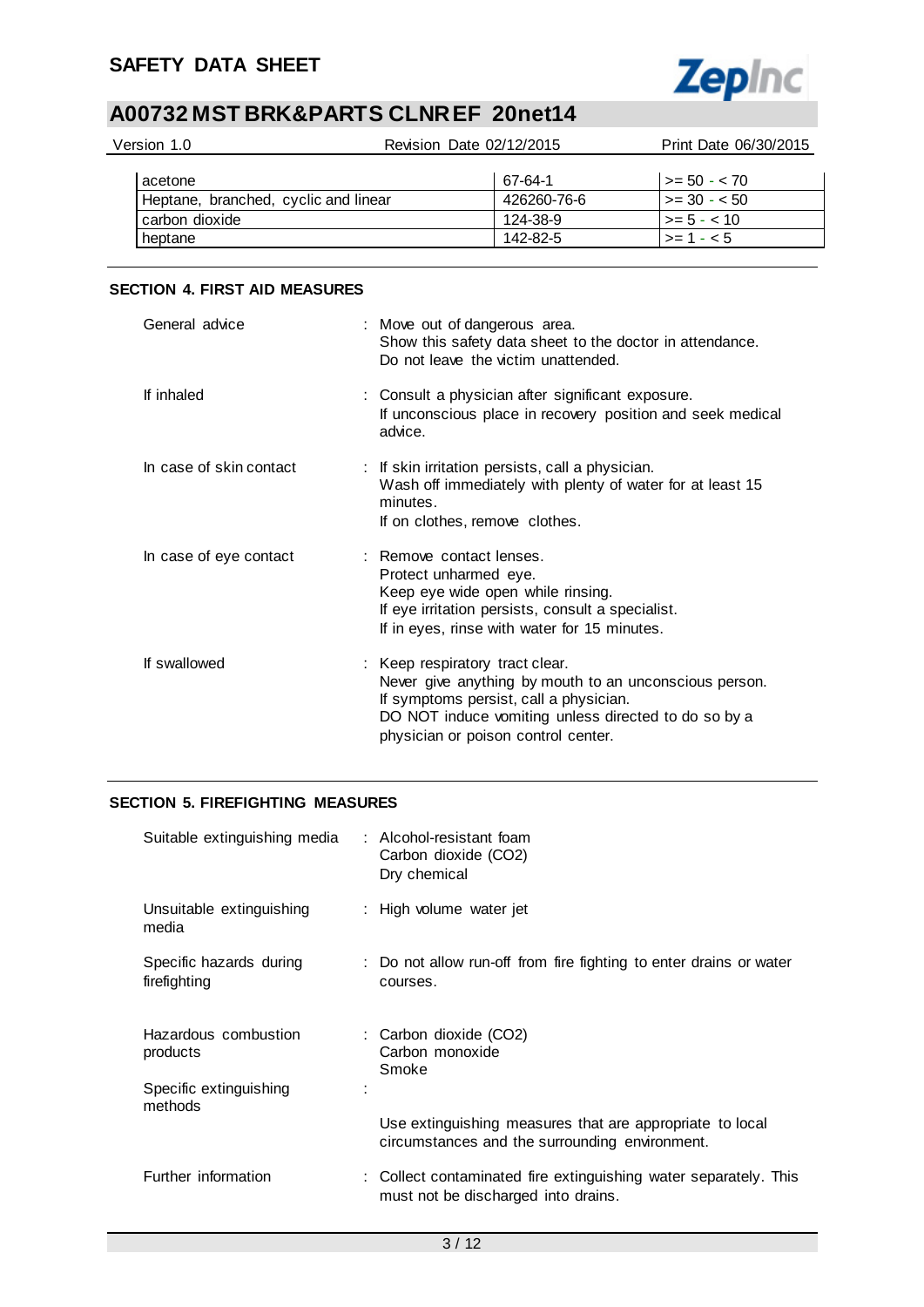

| Version 1.0                                      | Revision Date 02/12/2015                                                                                                                                                                                                                                                      | Print Date 06/30/2015 |
|--------------------------------------------------|-------------------------------------------------------------------------------------------------------------------------------------------------------------------------------------------------------------------------------------------------------------------------------|-----------------------|
|                                                  | Fire residues and contaminated fire extinguishing water must<br>be disposed of in accordance with local regulations.<br>For safety reasons in case of fire, cans should be stored<br>separately in closed containments.<br>Use a water spray to cool fully closed containers. |                       |
| Special protective equipment<br>for firefighters | : Wear self-contained breathing apparatus for firefighting if<br>necessary.                                                                                                                                                                                                   |                       |

### **SECTION 6. ACCIDENTAL RELEASE MEASURES**

| Personal precautions,<br>protective equipment and<br>emergency procedures | : Use personal protective equipment.<br>Ensure adequate ventilation.<br>Remove all sources of ignition.<br>Evacuate personnel to safe areas.<br>Beware of vapours accumulating to form explosive<br>concentrations. Vapours can accumulate in low areas. |
|---------------------------------------------------------------------------|----------------------------------------------------------------------------------------------------------------------------------------------------------------------------------------------------------------------------------------------------------|
| Environmental precautions                                                 | : Prevent product from entering drains.<br>Prevent further leakage or spillage if safe to do so.<br>If the product contaminates rivers and lakes or drains inform<br>respective authorities.                                                             |
| Methods and materials for<br>containment and cleaning up                  | : Sweep up or vacuum up spillage and collect in suitable<br>container for disposal.<br>Soak up with inert absorbent material (e.g. sand, silica gel,<br>acid binder, universal binder, sawdust).                                                         |

### **SECTION 7. HANDLING AND STORAGE**

| Advice on safe handling     | : Do not breathe vapours/dust.<br>Avoid exposure - obtain special instructions before use.<br>Avoid contact with skin and eyes.<br>For personal protection see section 8.<br>Smoking, eating and drinking should be prohibited in the<br>application area.<br>Take precautionary measures against static discharges.<br>Provide sufficient air exchange and/or exhaust in work rooms.<br>Open drum carefully as content may be under pressure.<br>Dispose of rinse water in accordance with local and national<br>regulations. |
|-----------------------------|--------------------------------------------------------------------------------------------------------------------------------------------------------------------------------------------------------------------------------------------------------------------------------------------------------------------------------------------------------------------------------------------------------------------------------------------------------------------------------------------------------------------------------|
| Conditions for safe storage | : BEWARE: Aerosol is pressurized. Keep away from direct sun<br>exposure and temperatures over 50 °C. Do not open by force<br>or throw into fire even after use. Do not spray on flames or<br>red-hot objects.<br>No smoking.<br>Containers which are opened must be carefully resealed and<br>kept upright to prevent leakage.<br>Observe label precautions.<br>Electrical installations / working materials must comply with<br>the technological safety standards.                                                           |
| Materials to avoid          | : Strong oxidizing agents                                                                                                                                                                                                                                                                                                                                                                                                                                                                                                      |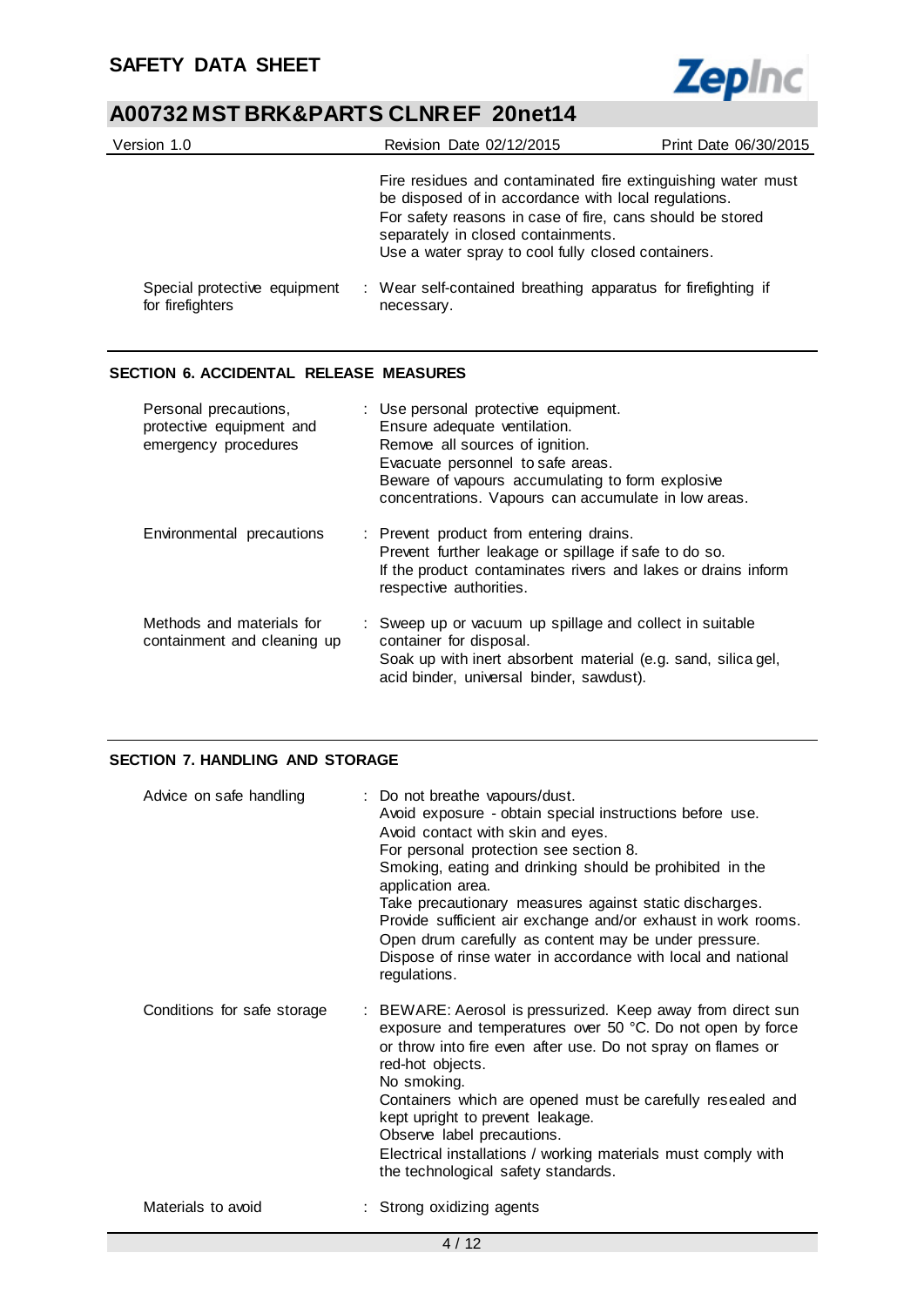

Version 1.0 Revision Date 02/12/2015 Print Date 06/30/2015

### **SECTION 8. EXPOSURE CONTROLS/PERSONAL PROTECTION**

### **Components with workplace control parameters**

| Components                    | CAS-No.     | Value type            | Control                           | <b>Basis</b>        |
|-------------------------------|-------------|-----------------------|-----------------------------------|---------------------|
|                               |             | (Form of              | parameters /                      |                     |
|                               |             | exposure)             | Permissible                       |                     |
|                               |             |                       | concentration                     |                     |
| acetone                       | 67-64-1     | <b>TWA</b>            | 500 ppm                           | <b>ACGIH</b>        |
|                               |             | <b>STEL</b>           | 750 ppm                           | <b>ACGIH</b>        |
|                               |             | <b>TWA</b>            | 250 ppm                           | <b>NIOSH REL</b>    |
|                               |             |                       | 590 mg/m3                         |                     |
|                               |             | <b>TWA</b>            | 1,000 ppm                         | OSHA Z-1            |
|                               |             |                       | 2,400 mg/m3                       |                     |
|                               |             | <b>TWA</b>            | 750 ppm                           | OSHA P0             |
|                               |             |                       | 1,800 mg/m3                       |                     |
|                               |             | <b>STEL</b>           | 1,000 ppm                         | OSHA P0             |
|                               |             |                       | 2,400 mg/m3                       |                     |
| Heptane, branched, cyclic and | 426260-76-6 | <b>TWA</b>            | 85 ppm                            | NIOSH REL           |
| linear                        |             |                       | 350 mg/m3                         |                     |
|                               |             | $\overline{\text{c}}$ | 440 ppm<br>1,800 mg/m3            | NIOSH REL           |
|                               |             | <b>TWA</b>            | 500 ppm                           | OSHA Z-1            |
|                               |             |                       | 2,000 mg/m3                       |                     |
|                               |             | <b>TWA</b>            | 400 ppm                           | OSHA P0             |
|                               |             |                       | 1,600 mg/m3                       |                     |
|                               |             | <b>STEL</b>           | 500 ppm                           | OSHA P0             |
|                               |             |                       | 2,000 mg/m3                       |                     |
| carbon dioxide                | 124-38-9    | <b>TWA</b>            | 5,000 ppm                         | <b>ACGIH</b>        |
|                               |             | <b>STEL</b>           | 30,000 ppm                        | <b>ACGIH</b>        |
|                               |             | <b>TWA</b>            | 5,000 ppm                         | <b>NIOSH REL</b>    |
|                               |             |                       | 9,000 mg/m3                       |                     |
|                               |             | <b>ST</b>             | $\overline{30,000}$ ppm           | NIOSH REL           |
|                               |             |                       | 54,000 mg/m3                      |                     |
|                               |             | <b>TWA</b>            | 5,000 ppm                         | OSHA <sub>Z-1</sub> |
|                               |             |                       | 9,000 mg/m3                       |                     |
|                               |             | <b>TWA</b>            | 10,000 ppm                        | OSHA P0             |
|                               |             |                       | 18,000 mg/m3                      |                     |
|                               |             | <b>STEL</b>           | 30,000 ppm                        | OSHA P0             |
|                               | 142-82-5    | <b>TWA</b>            | 54,000 mg/m3                      | NIOSH REL           |
| heptane                       |             |                       | 85 ppm                            |                     |
|                               |             | $\mathsf{C}$          | 350 mg/m3<br>$\overline{4}40$ ppm | NIOSH REL           |
|                               |             |                       | 1,800 mg/m3                       |                     |
|                               |             | <b>TWA</b>            | 500 ppm                           | OSHA <sub>Z-1</sub> |
|                               |             |                       | 2,000 mg/m3                       |                     |
|                               |             | <b>TWA</b>            | 400 ppm                           | OSHA P0             |
|                               |             |                       | 1,600 mg/m3                       |                     |
|                               |             | <b>STEL</b>           | 500 ppm                           | OSHA P0             |
|                               |             |                       | 2,000 mg/m3                       |                     |

**Biological occupational exposure limits**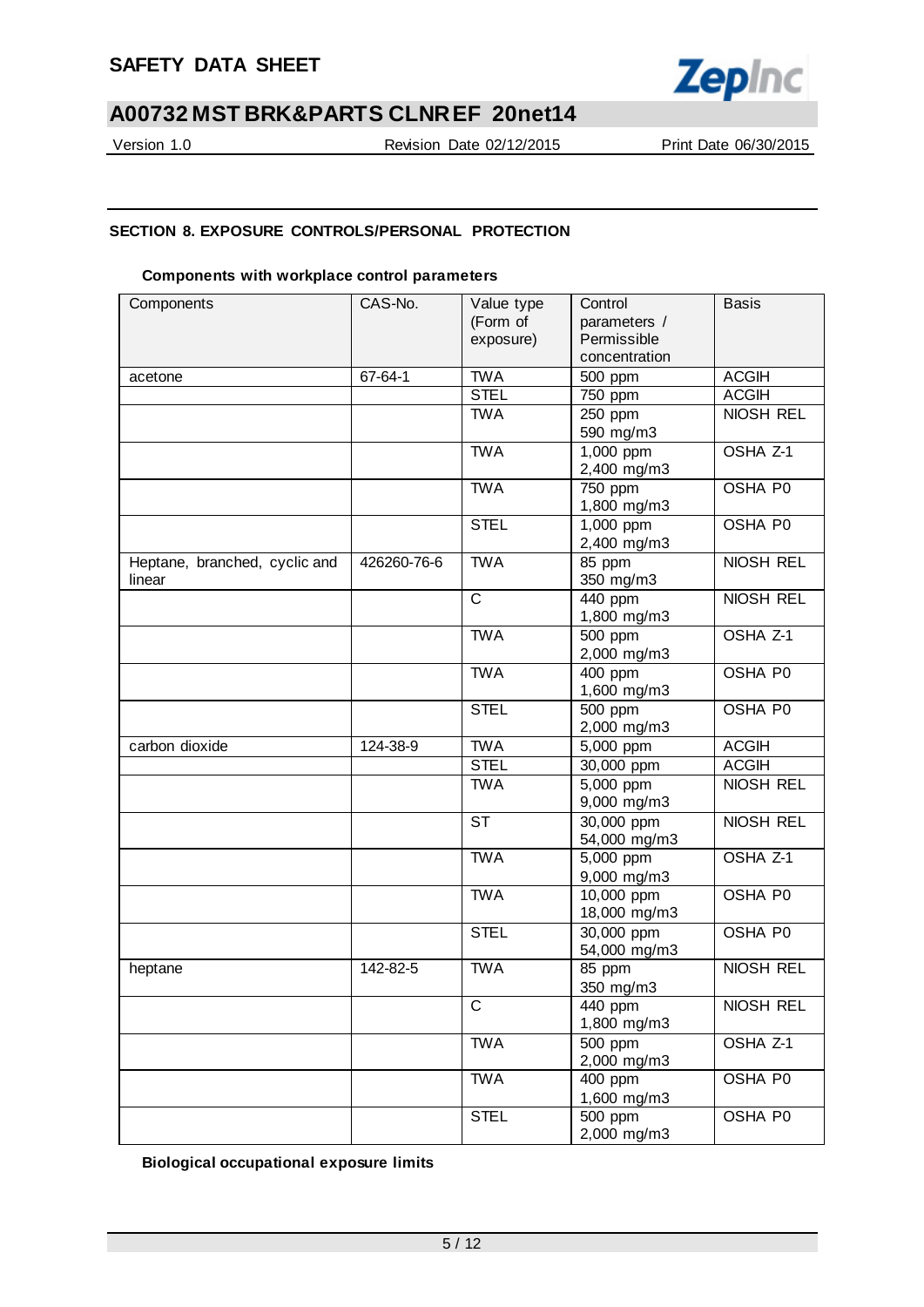### **SAFETY DATA SHEET**



# **A00732 MST BRK&PARTS CLNR EF 20net14**

| Version 1.0 | Revision Date 02/12/2015 |            |            |           | Print Date 06/30/2015 |                  |
|-------------|--------------------------|------------|------------|-----------|-----------------------|------------------|
|             |                          |            |            |           |                       |                  |
| Component   | CAS-No.                  | Control    | Biological | Sampling  | Permissible           | <b>Basis</b>     |
|             |                          | parameters | specimen   | time      | concentration         |                  |
| 2-PROPANONE | 67-64-1                  | Acetone    | Urine      | End of    | $50 \text{ rad}$      | <b>ACGIH BEI</b> |
|             |                          |            |            | shift (As |                       |                  |
|             |                          |            |            | soon as   |                       |                  |
|             |                          |            |            | possible  |                       |                  |
|             |                          |            |            | after     |                       |                  |
|             |                          |            |            | exposure  |                       |                  |
|             |                          |            |            | ceases)   |                       |                  |

| Personal protective equipment |                                                                                                                   |
|-------------------------------|-------------------------------------------------------------------------------------------------------------------|
| Respiratory protection        | : In case of insufficient ventilation, wear suitable respiratory<br>equipment.                                    |
| Hand protection               |                                                                                                                   |
| Remarks                       | : The suitability for a specific workplace should be discussed<br>with the producers of the protective gloves.    |
| Eye protection                | : Eye wash bottle with pure water                                                                                 |
|                               | Tightly fitting safety goggles<br>Wear face-shield and protective suit for abnormal processing<br>problems.       |
| Skin and body protection      | : impervious clothing                                                                                             |
|                               | Choose body protection according to the amount and<br>concentration of the dangerous substance at the work place. |
| Hygiene measures              | : When using do not eat or drink.                                                                                 |
|                               | When using do not smoke.<br>Wash hands before breaks and at the end of workday.                                   |
|                               |                                                                                                                   |

### **SECTION 9. PHYSICAL AND CHEMICAL PROPERTIES**

| Appearance                   | : Aerosol containing a compressed gas |
|------------------------------|---------------------------------------|
| Colour                       | : clear                               |
| Odour                        | : solvent-like                        |
| рH                           | not applicable                        |
| Melting point/freezing point | : no data available                   |
| Boiling point                | : no data available                   |
| Flash point                  | not applicable                        |
| Evaporation rate             | : no data available                   |
| Flammability (solid, gas)    | : Extremely flammable aerosol.        |
| Upper explosion limit        | : no data available                   |
| Lower explosion limit        | : no data available                   |
| Density                      | $0.728$ g/cm3                         |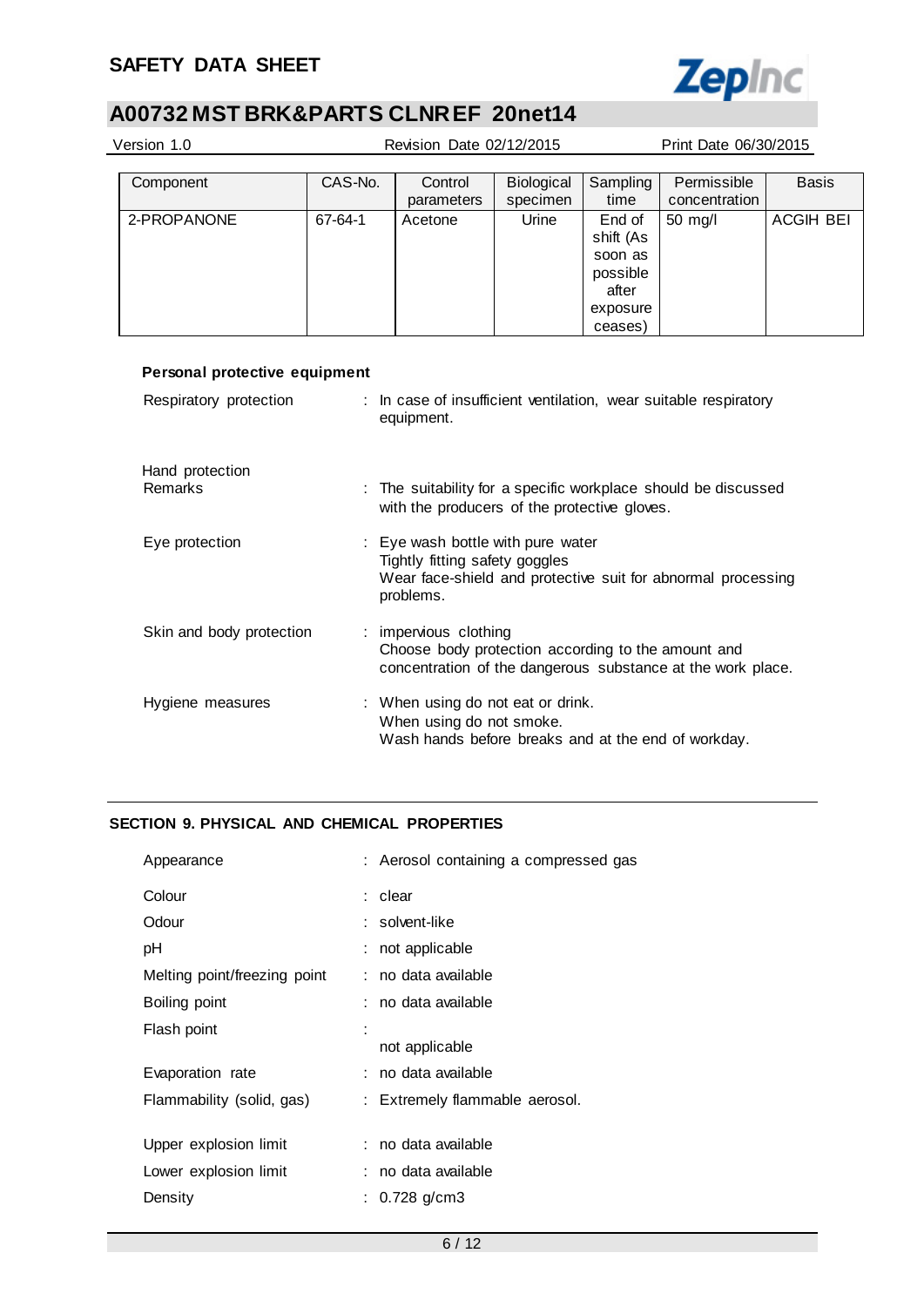

| Version 1.0                                | Revision Date 02/12/2015 | Print Date 06/30/2015 |
|--------------------------------------------|--------------------------|-----------------------|
| Solubility(ies)                            |                          |                       |
| Water solubility                           | : no data available      |                       |
| Partition coefficient: n-<br>octanol/water | $:$ no data available    |                       |
| Auto-ignition temperature                  | : not determined         |                       |
| Thermal decomposition                      | : no data available      |                       |
| Viscosity                                  |                          |                       |
| Viscosity, kinematic                       | : no data available      |                       |
| Heat of combustion                         | : 35.20 kJ/g             |                       |

### **SECTION 10. STABILITY AND REACTIVITY**

| Reactivity                            | : Stable                                       |
|---------------------------------------|------------------------------------------------|
| Chemical stability                    | $\therefore$ Stable under normal conditions.   |
| Possibility of hazardous<br>reactions | : Vapours may form explosive mixture with air. |
| Conditions to avoid                   | : Heat, flames and sparks.                     |
| Incompatible materials                | : Strong oxidizing agents                      |
| Hazardous decomposition<br>products   | : Carbon oxides                                |

### **SECTION 11. TOXICOLOGICAL INFORMATION**

### **Acute toxicity**

### **Components:**

### **heptane:**

Acute inhalation toxicity : LC50 rat: 103,000 mg/l

Exposure time: 4 h

### **Skin corrosion/irritation**

### **Product:**

Remarks: Irritating to skin.

### **Serious eye damage/eye irritation**

### **Product:**

Remarks: Severe eye irritation

### **Respiratory or skin sensitisation**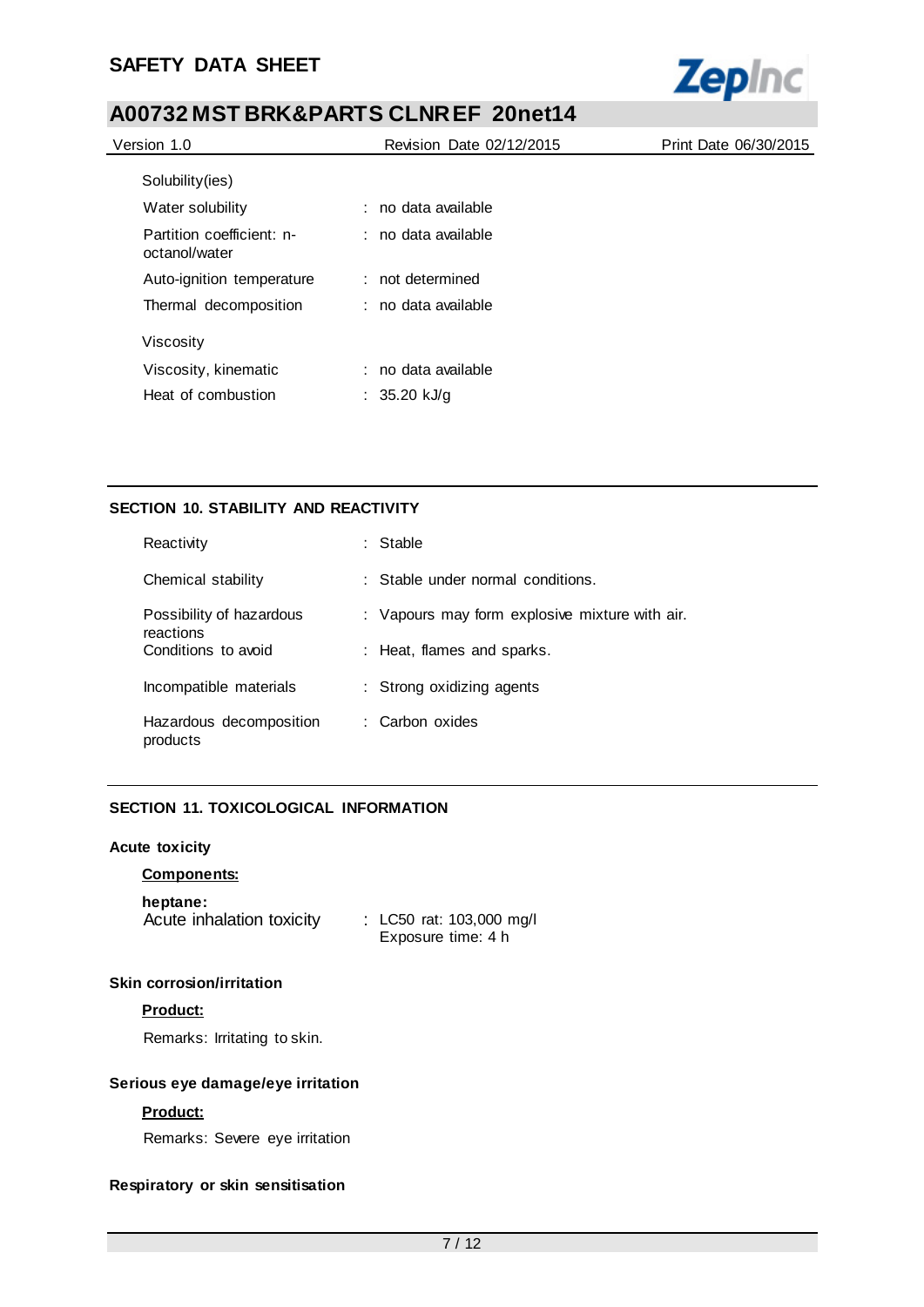

Version 1.0 Revision Date 02/12/2015 Print Date 06/30/2015

no data available

### **Germ cell mutagenicity**

no data available

#### **Carcinogenicity**

no data available

### **Reproductive toxicity**

no data available

**acetone: Heptane, branched, cyclic and linear: carbon dioxide: heptane:**

#### **STOT - single exposure**

no data available

### **STOT - repeated exposure**

no data available

#### **Aspiration toxicity**

no data available

### **Further information**

### **Product:**

Remarks: Symptoms of overexposure may be headache, dizziness, tiredness, nausea and vomiting., Concentrations substantially above the TLV value may cause narcotic effects., Solvents may degrease the skin.

### **SECTION 12. ECOLOGICAL INFORMATION**

### **Ecotoxicity**

no data available

**Persistence and degradability**

no data available **Bioaccumulative potential**

### **Product:**

| Partition coefficient: n-<br>octanol/water<br><b>Components:</b> | : Remarks: no data available |
|------------------------------------------------------------------|------------------------------|
| heptane :<br>Partition coefficient: n-<br>octanol/water          | : $log Pow: > 3.0$           |
|                                                                  | log Pow: 5                   |

### **Mobility in soil**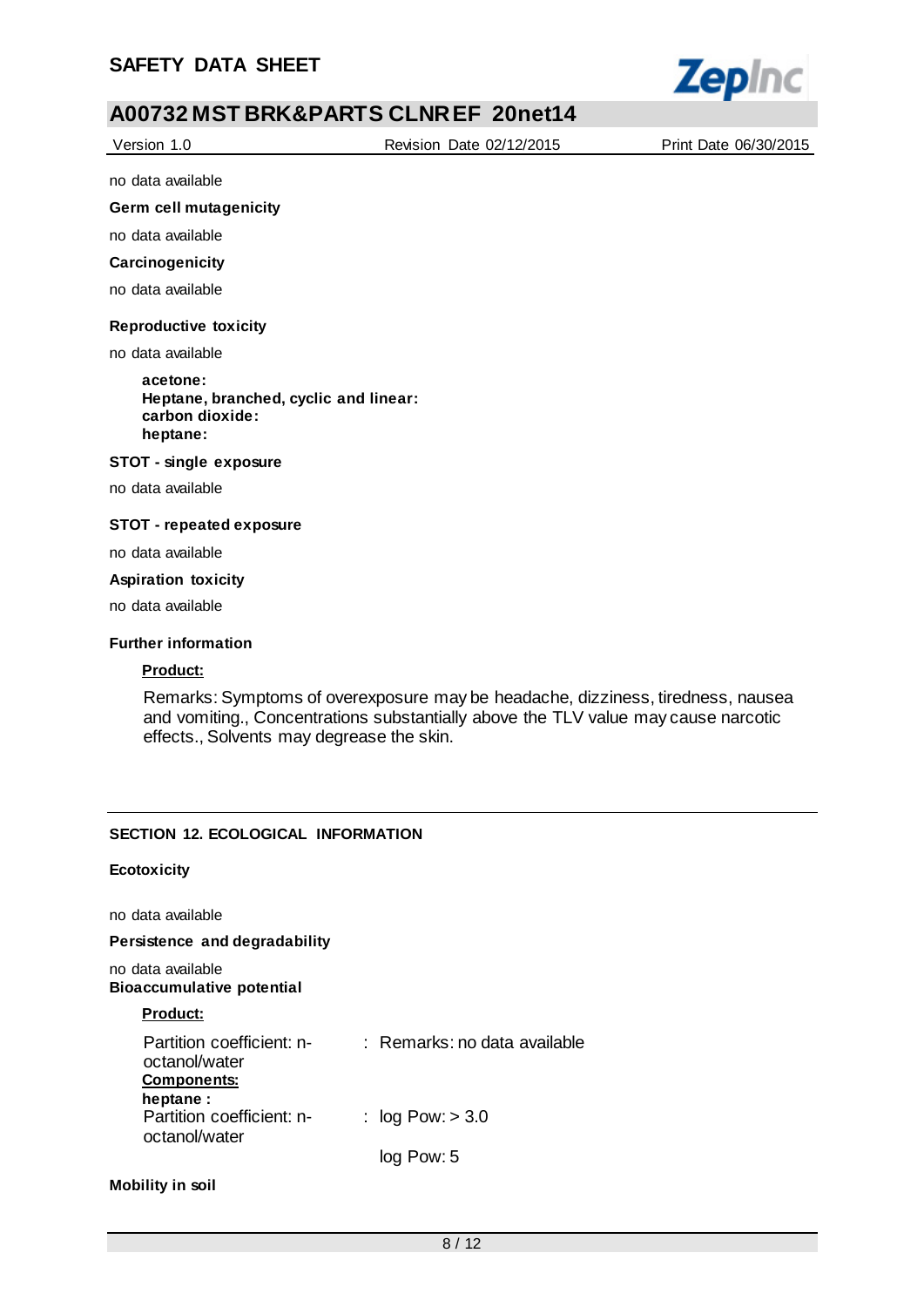

| Version 1.0                          | Revision Date 02/12/2015                                                                                                                                                                         | Print Date 06/30/2015 |
|--------------------------------------|--------------------------------------------------------------------------------------------------------------------------------------------------------------------------------------------------|-----------------------|
| no data available                    |                                                                                                                                                                                                  |                       |
| Other adverse effects                |                                                                                                                                                                                                  |                       |
| no data available<br><u>Product:</u> |                                                                                                                                                                                                  |                       |
| Regulation                           | 40 CFR Protection of Environment; Part 82 Protection of<br>Stratospheric Ozone - CAA Section 602 Class I<br><b>Substances</b>                                                                    |                       |
| Remarks                              | This product neither contains, nor was manufactured<br>with a Class I or Class II ODS as defined by the U.S.<br>Clean Air Act Section 602 (40 CFR 82, Subpt. A, App.A<br>$+$ B).                 |                       |
| Additional ecological<br>information | : An environmental hazard cannot be excluded in the<br>event of unprofessional handling or disposal., Very toxic<br>to aquatic life., May cause long lasting harmful effects to<br>aquatic life. |                       |

### **SECTION 13. DISPOSAL CONSIDERATIONS**

| Disposal methods       |                                                                                                                                                                                                                              |
|------------------------|------------------------------------------------------------------------------------------------------------------------------------------------------------------------------------------------------------------------------|
| Waste from residues    | : The product should not be allowed to enter drains, water<br>courses or the soil.<br>Do not contaminate ponds, waterways or ditches with<br>chemical or used container.<br>Dispose of in accordance with local regulations. |
| Contaminated packaging | : Empty remaining contents.<br>Dispose of as unused product.<br>Do not re-use empty containers.<br>Do not burn, or use a cutting torch on, the empty drum.                                                                   |

### **SECTION 14. TRANSPORT INFORMATION**

Transportation Regulation: 49 CFR (USA): ORM-D, CONSUMER COMMODITY

Transportation Regulation: IMDG (Vessel): UN1950, AEROSOLS, 2.1, - Limited quantity

Transportation Regulation: IATA (Cargo Air): UN1950, Aerosols, flammable, 2.1, - Limited quantity

Transportation Regulation: IATA (Passenger Air): UN1950, Aerosols, flammable, 2.1, - Limited quantity

Transportation Regulation: TDG (Canada): UN1950, AEROSOLS, 2.1, - Limited quantity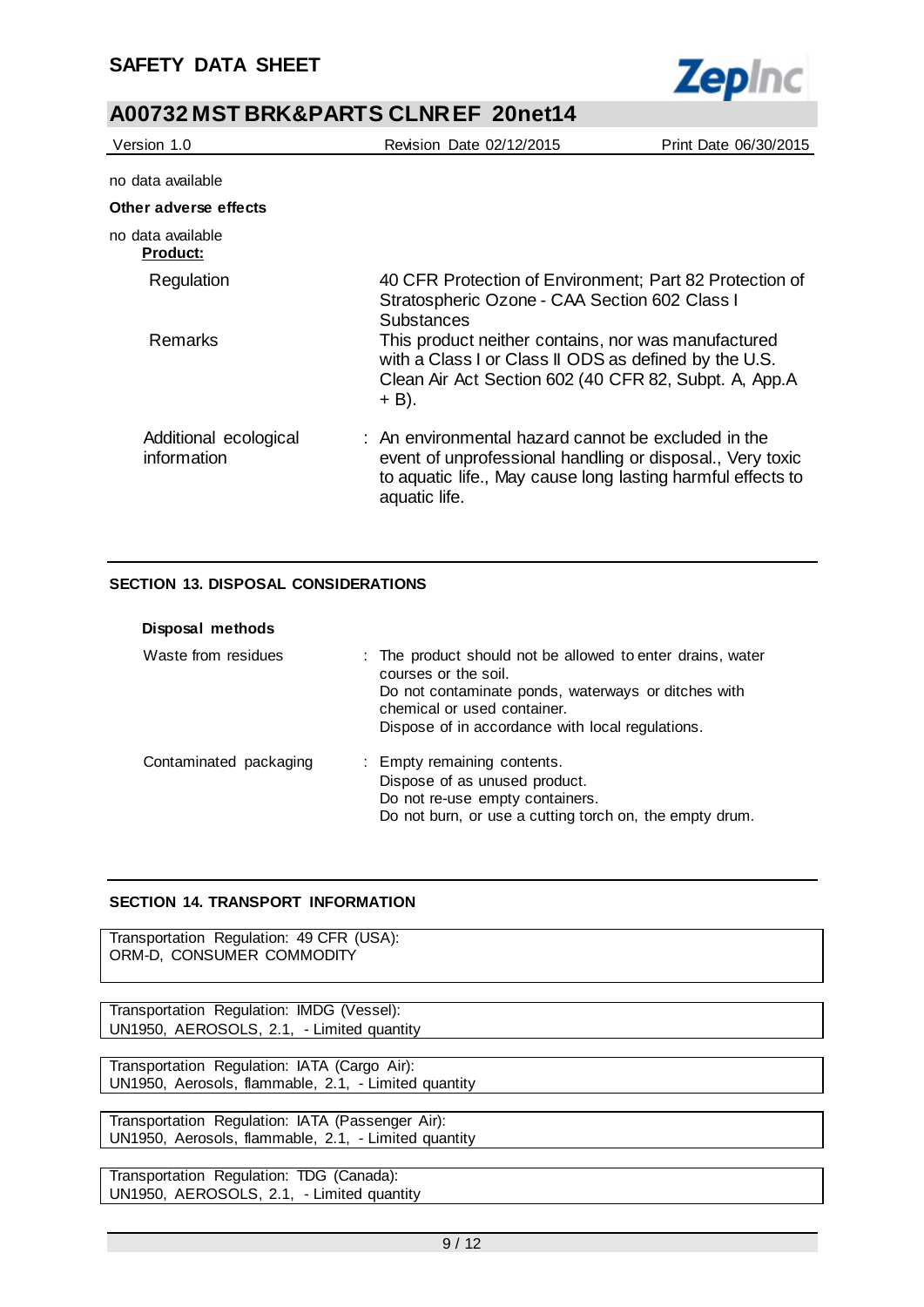

Version 1.0 Revision Date 02/12/2015 Print Date 06/30/2015

### **SECTION 15. REGULATORY INFORMATION**

### **EPCRA - Emergency Planning and Community Right-to-Know Act**

### **CERCLA Reportable Quantity**

| Components | CAS-No.       | Component RQ I | Calculated product RQ |
|------------|---------------|----------------|-----------------------|
|            |               | (lbs)          | (lbs)                 |
| acetone    | $67 - 64 - 1$ | 5000           |                       |

\*: Calculated RQ exceeds reasonably attainable upper limit.

### **SARA 304 Extremely Hazardous Substances Reportable Quantity**

This material does not contain any components with a section 304 EHS RQ.

| SARA 311/312 Hazards      | : Fire Hazard<br>Acute Health Hazard<br>Sudden Release of Pressure Hazard                                                                                                                              |
|---------------------------|--------------------------------------------------------------------------------------------------------------------------------------------------------------------------------------------------------|
| <b>SARA 302</b>           | : SARA 302: No chemicals in this material are subject to the<br>reporting requirements of SARA Title III, Section 302.                                                                                 |
| <b>SARA 313</b>           | : SARA 313: This material does not contain any chemical<br>components with known CAS numbers that exceed the<br>threshold (De Minimis) reporting levels established by SARA<br>Title III, Section 313. |
| <b>California Prop 65</b> | This product does not contain any chemicals known to State of<br>California to cause cancer, birth defects, or any other<br>reproductive harm.                                                         |

**The components of this product are reported in the following inventories:**

| TSCA         | On TSCA Inventory                                       |
|--------------|---------------------------------------------------------|
| DSL          | All components of this product are on the Canadian DSL. |
| <b>AICS</b>  | Not in compliance with the inventory                    |
| <b>NZIoC</b> | Not in compliance with the inventory                    |
| <b>PICCS</b> | On the inventory, or in compliance with the inventory   |
| <b>IECSC</b> | Not in compliance with the inventory                    |
|              |                                                         |

### **Inventory Acronym and Validity Area Legend:**

AICS (Australia), DSL (Canada), IECSC (China), REACH (European Union), ENCS (Japan), ISHL (Japan), KECI (Korea), NZIoC (New Zealand), PICCS (Philippines), TSCA (USA)

### **SECTION 16. OTHER INFORMATION**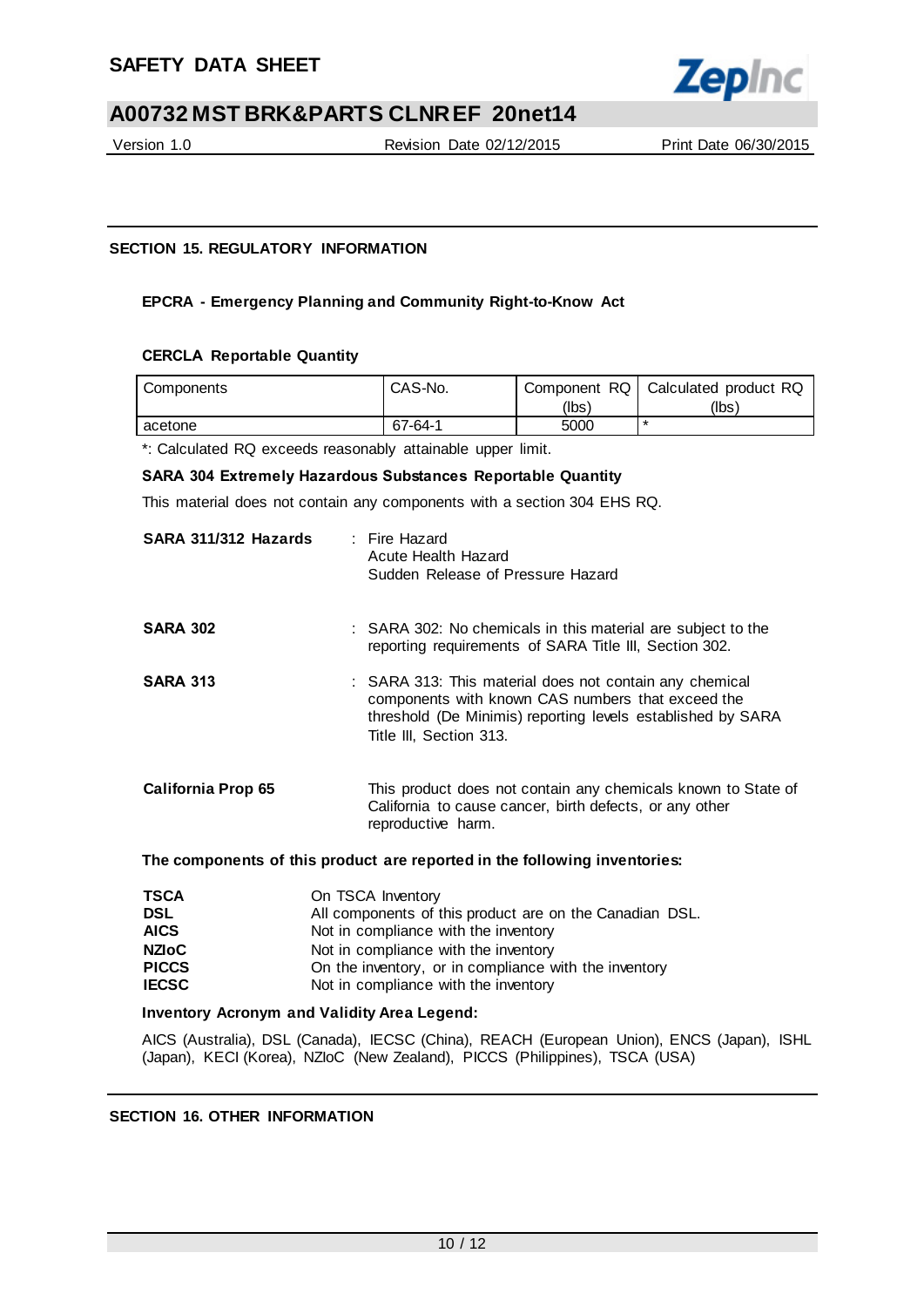

Version 1.0 Revision Date 02/12/2015 Print Date 06/30/2015

**Further information** 



| <b>HEALTH</b>          | $\mathbf 2$ |
|------------------------|-------------|
| <b>FLAMMABILITY</b>    | 4           |
| <b>PHYSICAL HAZARD</b> | 2           |

 $0 =$  not significant, 1 = Slight,

4 = Extreme, \* = Chronic

### OSHA GHS Label Information:

| Hazard pictograms        |                                                                                                                                                                                                                                                                                                                                                                                                                                                                                                                                                               |
|--------------------------|---------------------------------------------------------------------------------------------------------------------------------------------------------------------------------------------------------------------------------------------------------------------------------------------------------------------------------------------------------------------------------------------------------------------------------------------------------------------------------------------------------------------------------------------------------------|
| Signal w ord             | Danger:                                                                                                                                                                                                                                                                                                                                                                                                                                                                                                                                                       |
| <b>Hazard statements</b> | Extremely flammable aerosol. Contains gas under pressure; may explode if heated.<br>Causes skin irritation. Causes serious eye irritation. May cause drowsiness or<br>dizziness.                                                                                                                                                                                                                                                                                                                                                                              |
| Precautionary statements |                                                                                                                                                                                                                                                                                                                                                                                                                                                                                                                                                               |
|                          | <b>Prevention:</b> Keep aw ay from heat, hot surfaces, sparks, open flames and other ignition<br>sources. No smoking. Do not spray on an open flame or other ignition source.<br>Pressurized container: Do not pierce or burn, even after use. Avoid breathing dust/<br>fume/gas/mist/vapours/spray. Wash skin thoroughly after handling. Use only<br>outdoors or in a w ell-ventilated area. Wear eye protection/face protection. Wear<br>protective gloves.                                                                                                 |
|                          | <b>Response:</b> IF ON SKIN: Wash with plenty of soap and water. IF INHALED: Remove<br>victim to fresh air and keep at rest in a position comfortable for breathing. Call a<br>POISON CENTER or doctor/physician if you feel unw ell. IF IN EYES: Rinse cautiously<br>with w ater for several minutes. Remove contact lenses, if present and easy to do.<br>Continue rinsing. If skin irritation occurs: Get medical advice/attention. If eye irritation<br>persists: Get medical advice/attention. Take off contaminated clothing and w ash before<br>reuse. |
|                          | Storage: Store in a w ell-ventilated place. Keep container tightly closed. Store locked<br>up. Protect from sunlight. Do not expose to temperatures exceeding 50 °C/ 122 °F.<br><b>Disposal:</b> Dispose of contents/container in accordance with local regulation.                                                                                                                                                                                                                                                                                           |

We believe the statements, technical information and recommendations contained herein are reliable, but they are given without warranty or guarantee of any kind. The information in this document applies to this specific material as supplied. It may not be valid for this material if it is used in combination with any other materials. Users should make their own investigations to determine the suitability and applicability of the information for their particular purposes. This SDS has been prepared by the Compliance Services organization supporting this manufacturer, supplier or distributor.

Zep Inc. markets products under well recognized and established brand names such as Zep®, Zep Commercial®,Zep Professional®, Enforcer®, National Chemical™, Selig™, Mis ty®, Next Dimension™, Petro®, i-Chem®, TimeMist®, TimeWick™, MicrobeMax®, Country Vet®, Konk®, Original Bike Spirits®, Blue Coral®, Black Magic®, Rain-X®, Niagara National™, FC Forward Chemicals®,Rexodan®, Mykal™, and a number of private labeled brands.

<sup>2 =</sup> Moderate, 3 = High